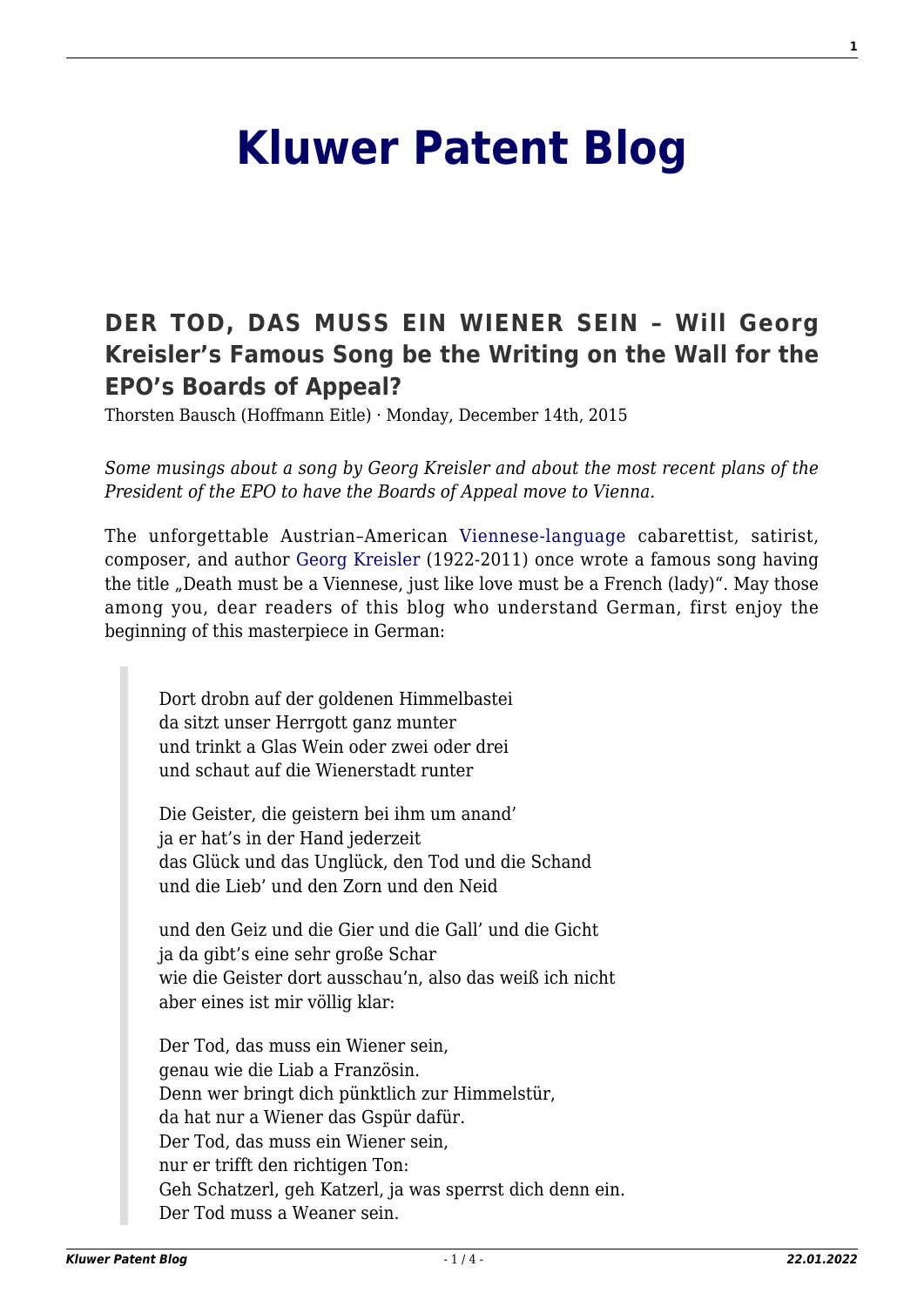My feeble attempt at an English translation is here: [The Death must be a Viennese.](http://patentblog.kluweriplaw.com/wp-content/uploads/sites/52/2015/12/The-Death-must-be-a-Viennese.docx) It definitely sounds better in Viennese-German rhymes.

When reading news from the EPO (aka Eponia, see [this piece](http://ipkitten.blogspot.co.uk/2015/12/boards-of-appeal-tell-ac-we-were-never.html) from the invaluable IPKat blog) these days, the strangest associations pop up, sometimes even a Georg Kreisler song about Death being a Viennese and Love a French (lady). I am afraid that at least the latter statement could meanwhile be challenged. Why so? Here is the story:

Having apparently experienced too much resistance from the German government against moving the EPO Boards of Appeal to Berlin, President Battistelli, who is French (but unfortunately neither Love nor in love with the Boards of Appeal), now tries to exile them to Vienna. Indeed he has recently put such a request before the Administrative Council.

**It is time to push back such ideas swiftly and forcefully.** What the EPO and Europe need are truly independent, well-staffed Boards of Appeal who do their important job impartially and efficiently. In contrast thereto, the last thing the EPO needs is a President who seems to be almost obsessed by the idea that the Boards of Appeal must be pushed to leave Munich to some other place where he no longer has to see them when entering or leaving His Office, and who even seems to go as far as to refuse staffing the Boards of Appeal appropriately.

It is worth reading the statement by the Boards of Appeal on [IPKat](http://ipkitten.blogspot.co.uk/2015/12/boards-of-appeal-tell-ac-we-were-never.html) in full. I only reproduce the following bits here:

Greater autonomy is not achieved by moving the Boards to a place other than Munich, because it is the institutional separation, not the physical distance from the Office which is decisive. Moving the Boards to another city (e.g. Berlin or Vienna) runs the risk of losing a large number of highly experienced Board members. Such expertise is quite specific to the European patent system and cannot simply be replaced by increasing the recruitment of external candidates as suggested. Moreover, neither the EPC nor the Protocol on Centralisation provide a basis for moving the Boards of Appeal to Berlin or Vienna: Article 7 EPC allows only for suboffices other than in Munich or The Hague, if they are for the purposes of "information and liaison"; the Protocol on Centralisation puts the suboffice of Berlin under the direction of the branch of The Hague.

and

Finally, the BoA are still faced with a stop on recruitment, even though compared to 2014 there has been no significant change in the number of appeals filed or in the number of withdrawals of appeals. As a result, the loss of manpower through retirements is negatively affecting the capacity of the Boards to deal with the incoming work not to mention reducing the back log.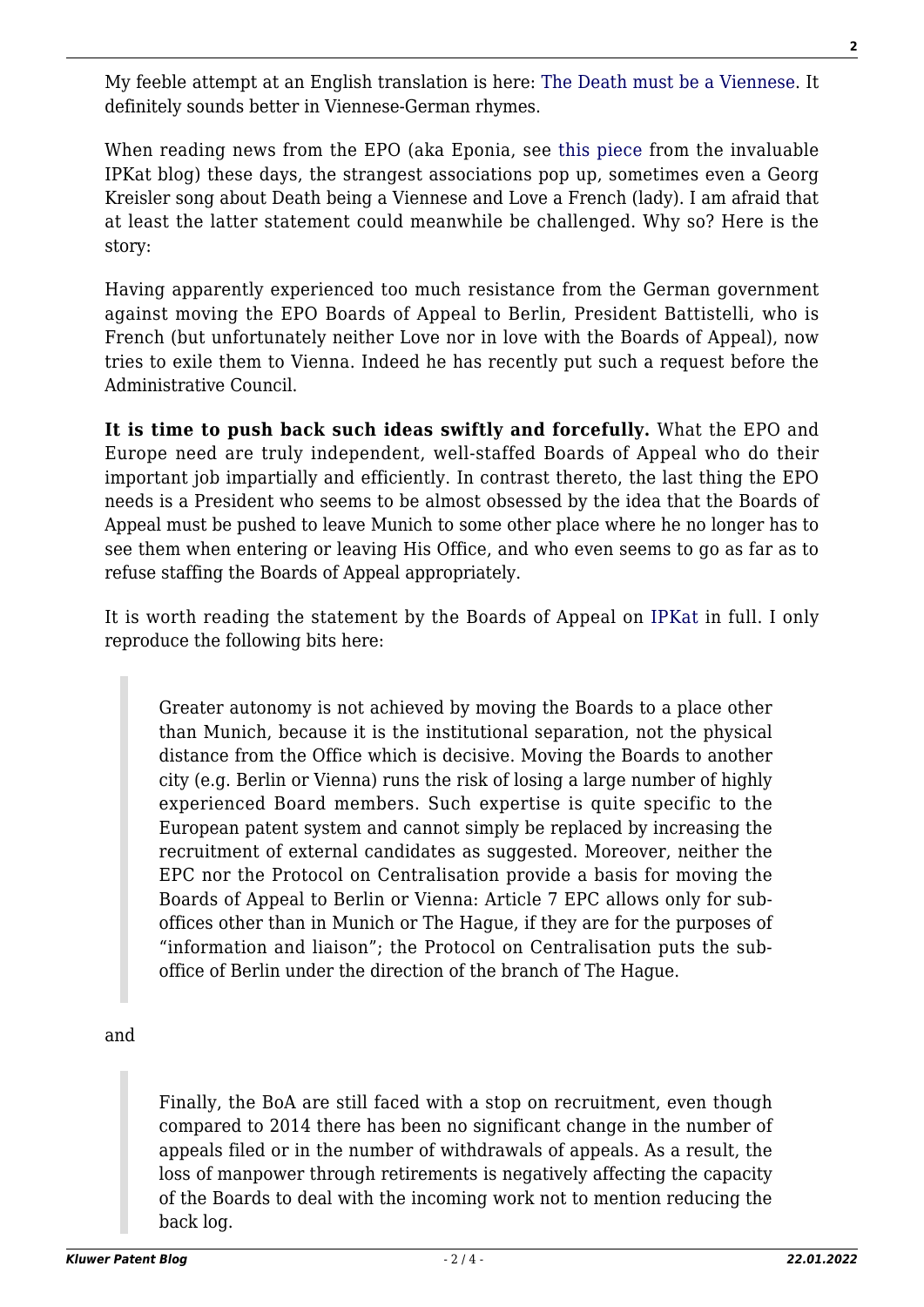In my opinion, Boards of Appeal are clearly right here. Even putting aside the incompatibility of the President's proposal with Art 7 EPC, this proposal, if approved by the Administrative Committee and realized, would be a serious blow to the private lives of many members of the Boards of Appeal and to Munich as one of the most important hubs of the patent community in Europe.

May I make a [modest counterproposal](https://en.wikipedia.org/wiki/A_Modest_Proposal)? The EPO is currently building a fancy new office tower in Rijswijk. Why not move the President to a nice and brand new luxury suite on the top floor of this building and allow the Boards of Appeal some more rooms and, above all, significantly more staff members in the Isar building? Thereby independence of the Boards of Appeal could be secured (if it is at all supported by some physical distance between them and the President, as he seems to believe) and, most importantly, they can at least begin to reduce their backlog of cases. And if that is not enough and the President still needs rooms in Munich after his move to Rijswijk to exercise whatever official function, the EPO could probably also afford renting a nice small *palais* in Munich for a few years. For example, I could very well imagine that a few representative rooms are still to be had in Nymphenburg Castle. I would go for them, Mr. President, if there is no more sensible way to restore peace within the EPO (which I strongly advocate in the first place). But please don't bother the Boards of Appeal! We need them doing their job in Munich. And we need motivated rather than [intimidated or irritated examiners](http://ipkitten.blogspot.co.uk/2015/11/eponia-land-of-suspense-and-suspensions.html) as well!

*To make sure you do not miss out on regular updates from the Kluwer Patent Blog, please subscribe [here.](http://patentblog.kluweriplaw.com/newsletter)*

## **Kluwer IP Law**

 $\mathcal{L}_\text{max}$ 

The **2021 Future Ready Lawyer survey** showed that 81% of the law firms expect to view technology as an important investment in their future ability to thrive. With Kluwer IP Law you can navigate the increasingly global practice of IP law with specialized, local and cross-border information and tools from every preferred location. Are you, as an IP professional, ready for the future?

[Learn how](https://www.wolterskluwer.com/en/solutions/kluweriplaw?utm_source=patentblog&utm_medium=articleCTA&utm_campaign=article-banner) **[Kluwer IP Law](https://www.wolterskluwer.com/en/solutions/kluweriplaw?utm_source=patentblog&utm_medium=articleCTA&utm_campaign=article-banner)** [can support you.](https://www.wolterskluwer.com/en/solutions/kluweriplaw?utm_source=patentblog&utm_medium=articleCTA&utm_campaign=article-banner)